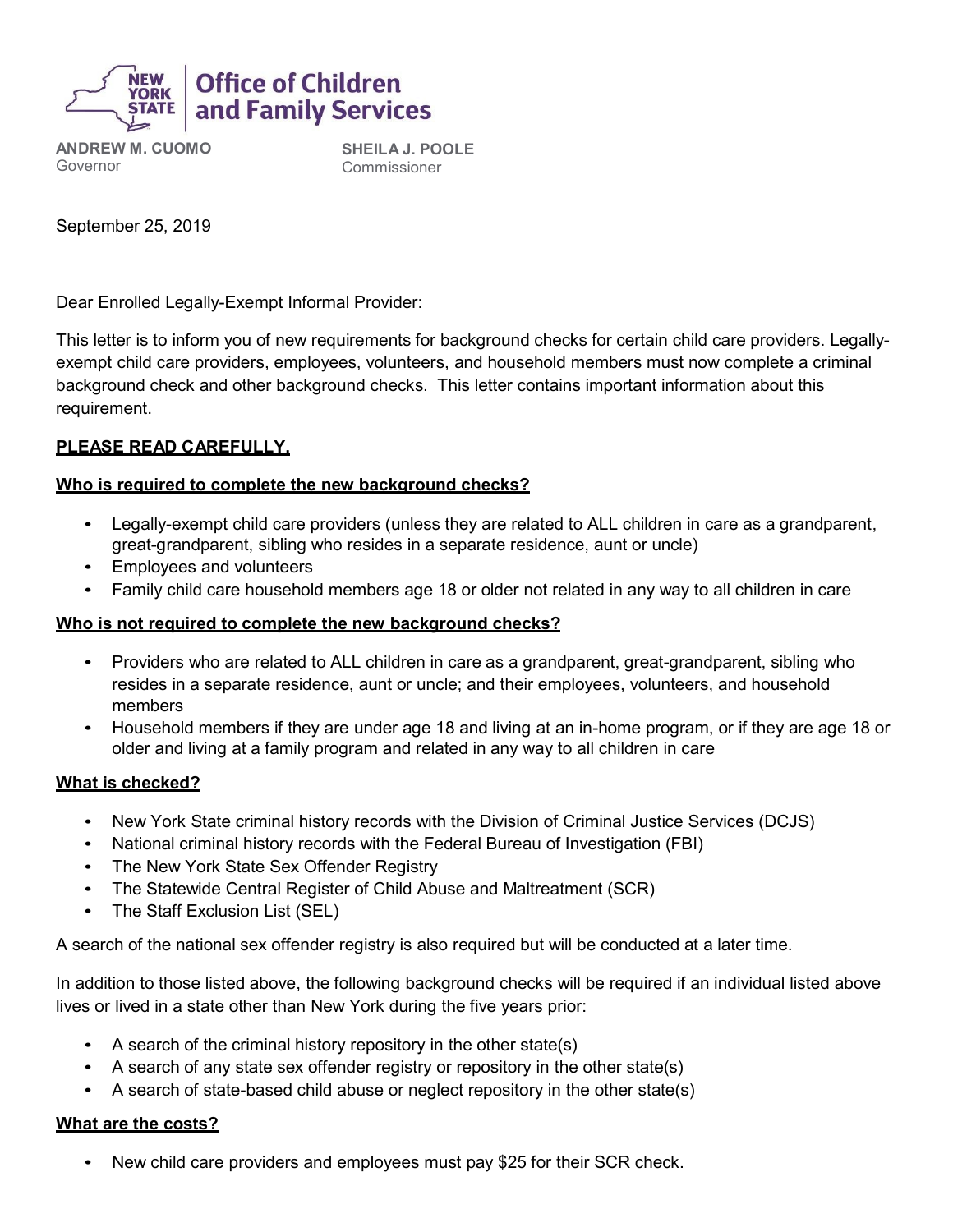### **When must this be done?**

- All new providers applying on or after September 25, 2019, and all other required individuals at such programs must complete the background checks prior to enrollment.
- You, as a currently enrolled informal provider, will receive a new application and notice of reenrollment 60 days prior to the end of your enrollment period. You and all other required individuals at your program must complete these background checks prior to reenrollment.

# **How do I do it?**

- After you receive your enrollment application, complete and return it to your enrollment agency as soon as possible.
- The enrollment agency will then provide you with the OCFS-6000 form (described below) if you or anyone associated with your program is required to complete a background check. If background checks are not required, your reenrollment will proceed as normal.
- Complete the OCFS-6000 form using the instructions in the packet, which include information about scheduling fingerprinting.
- Once the background check process is complete, the New York State Office of Children and Family Services (OCFS) will mail to you a written notice that will state the individual's eligibility for enrollment, work, or presence at a child care program. You must keep the notice on site at the program.

# **What is the OCFS-6000 series?**

The OCFS-6000 is a series of forms needed to complete the background check. The packet contains the following forms for legally-exempt informal programs:

- OCFS-6000, *Staff, Volunteer, and Household Member Required Forms List*
- OCFS-6001, *Child Care Provider, Staff, Volunteer, and Household Member Information*
- OCFS-6022, *Request for Staff Exclusion List*
- OCFS-4930, *Request for Fingerprinting Services*
- LDSS-3370, *Statewide Central Register Database Check*

There are four additional forms in the packet, OCFS-6002, 6003, 6004, and 6005, **that you do not need to complete because these forms do not apply to informal programs**. The instructions for the OCFS-6000 are enclosed with this letter. These forms, and the OCFS-4930-1, *Guidelines for Fingerprinting for Child Care Programs*, are on our website at: [https://ocfs.ny.gov/main/documents/docsChildCare.asp.](https://ocfs.ny.gov/main/documents/docsChildCare.asp)

Staff can call 1-877-472-6915 or go to<https://uenroll.identogo.com/workflows/15441V> to schedule a fingerprint appointment.

Please note: DCJS and the FBI require individuals who have had a Social Security number issued to enter it into a key pad when they are fingerprinted. If the number is entered incorrectly, the individual will need to be fingerprinted again, which results in additional costs and a delay in completing the background check. If a Social Security number has been issued to the individual, please be sure the individual carries it when going to be fingerprinted.

# **FINGERPRINT WAIVER PROCESS**

If an individual successfully completes a background check, his/her fingerprint results can apply to another program if the individual has been associated with an active program in the past 180 days. If an individual has not been associated with an active program for more than 180 consecutive days, the individual must complete another background check. However, even when fingerprint results can be waived into another child care program, a new SCR and SEL checks must be completed.